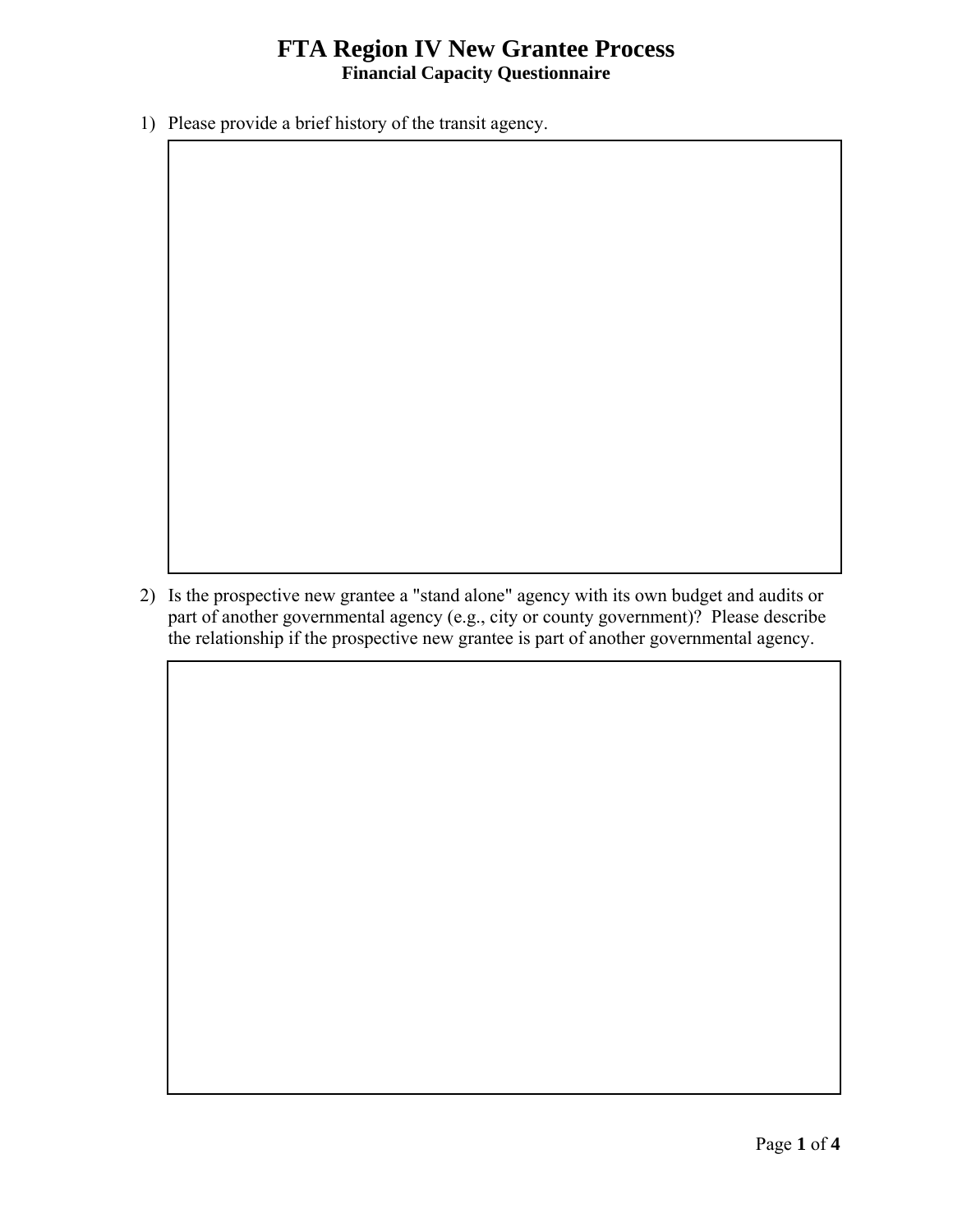## **FTA Region IV New Grantee Process**<br>Financial Capacity Questionnaire

3) Please describe the current financial status of the agency.

4) What are the grantee's sources of non-FTA funding for operating and capital expenses?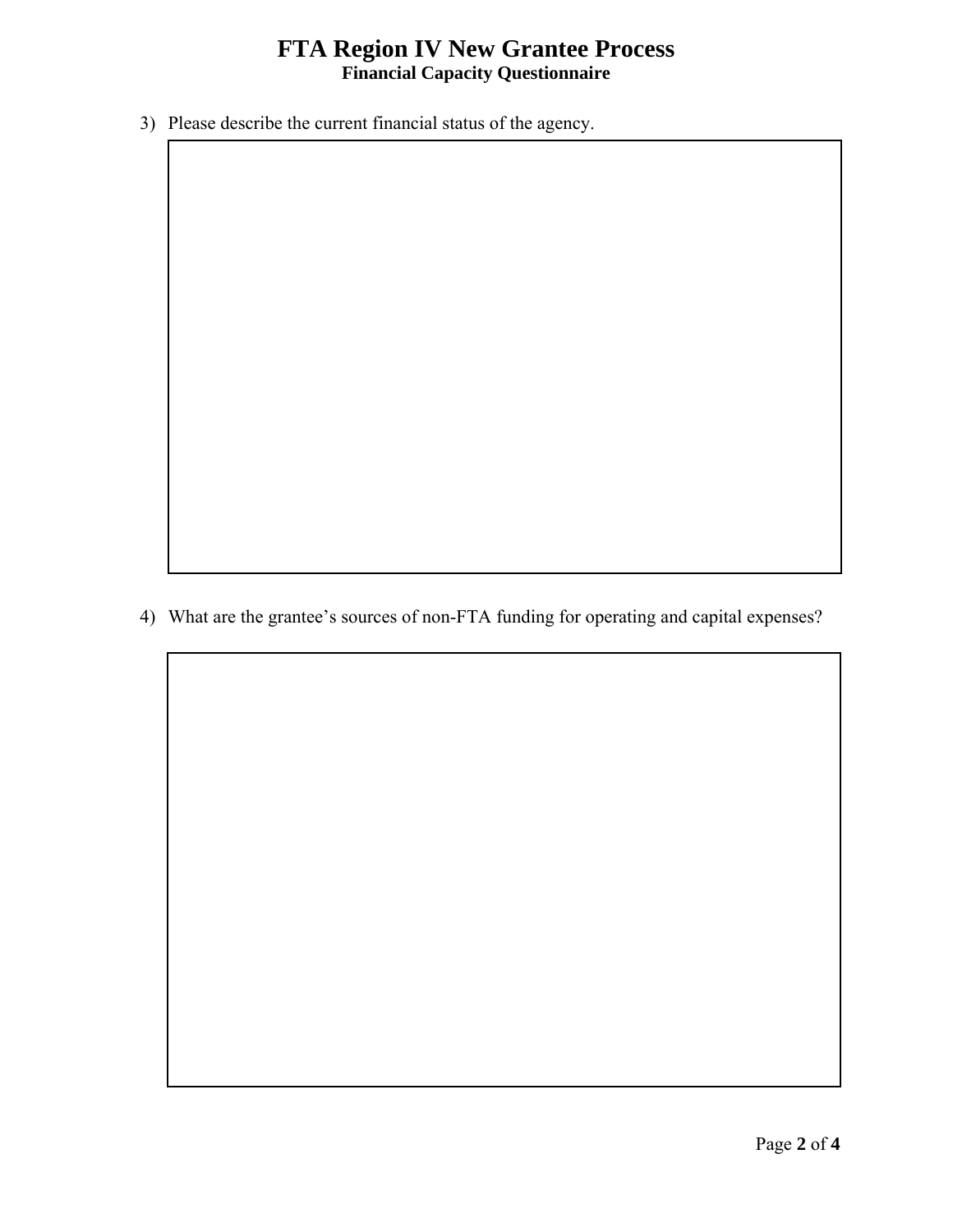## **FTA Region IV New Grantee Process Financial Capacity Questionnaire**

5) Is there any pending legislation or "sunset" provision in existing legislation that could affect the grantee's sources of state or local funding or financial capacity?

6) In the next few years, does the grantee anticipate any significant changes in the levels of local funding for transit, or the current transit service?